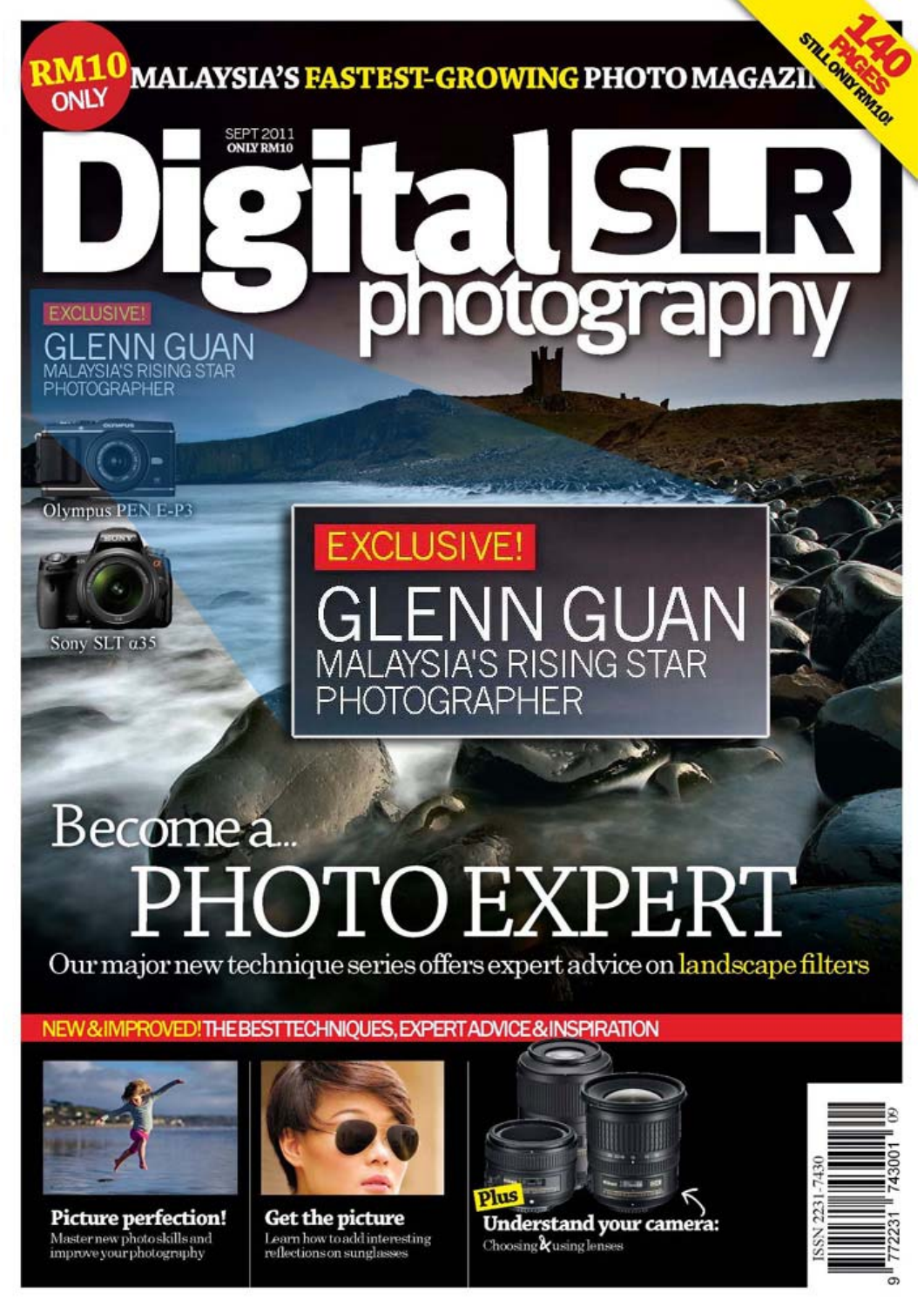#### GLENN GUAN



## *Making headlines with*  Glenn Guan

"His work transcends mere visual aesthetics, refined techniques and glamorous lighting - he goes beyond such superficiality as his work reflects not only the nation's most prominent stories, but also chronicles tales and movements from around the world."

> *Text by Jayne L.Kennedy Images by Glenn Guan*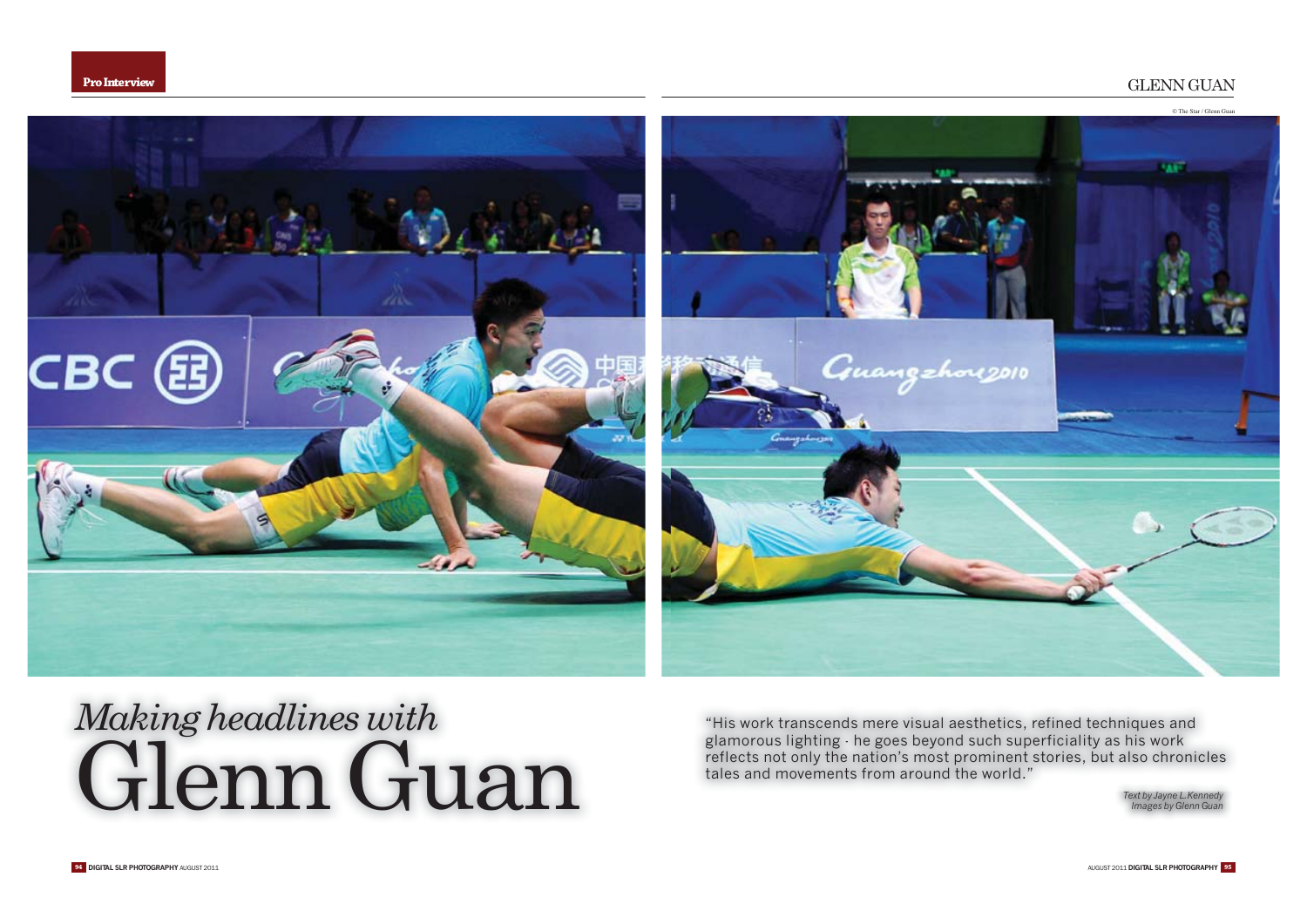



His determinationand love for sports photography has earned him a Silver in the "Best in Photojournalism" sports category in the prestigious 10th Asia Media Awards  $2011...$ 



s a prominent member of The Star's photo department,<br>Glenn Guan's work has<br>probably fluttered across the<br>headlines hundreds of times,<br>hand has most likely kept you captivated with some of the country's top stories too. His work transcends mere

visual aesthetics, refined techniques and glamorous lighting - he goes beyond such superficiality as his work reflects not only the nation's most prominent stories, but also chronicles tales and movements from around the world.

His determination and love for sports photography has earned him a Silver in the "Best in Photojournalism" sports category in the prestigious 10th Asia Media Awards 2011, where he captured Malaysian athlete Melinder Kaur creating a massive splash by lying flat in a puddle of water, anticipating her next move and predicting where he should focus by guessing where<br>her feet would land. This patience and tinge

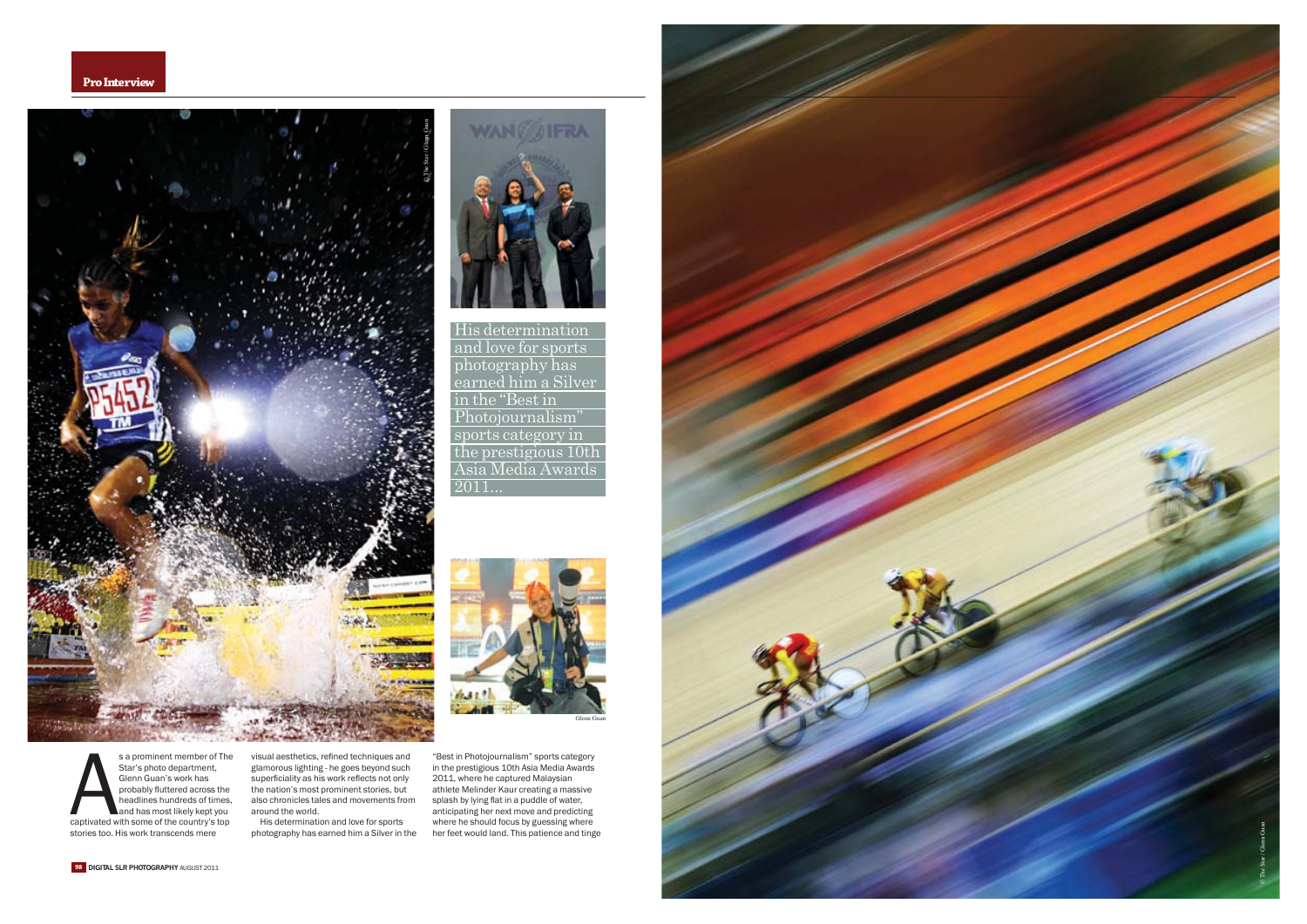

of risk-taking has landed him many incredible shots, and this endless quest for the best picture is what makes Glenn so unique. He has also won Grand Award in the Picture KL 2008, the Outstanding Award in the MCPA Asian Cup 2007 and held an exhibition at the Kuala Lumpur 2007. Photography Festival 2007.

"I've been shooting since college, where I studied IT and did web design on the side to fill up my spare time and was lucky enough to land a massive opportunity with Tourism Pahang where I spent an entire month on Tioman island," shared Glenn.

"Soon after, I worked with a company who took stock images, which was pleasant but incredibly boring. Switching to The Star brought a lot of chances to experiment with different subject matter, circumstances and categories of photography.

After experimenting in the various fields of photography available to press photographers, Glenn decided to step into the Sports Arena and make this his area of expertise.

"I've had the chance to shoot fashion in Australia amongst the freezing sand dunes, where models wore less than three layers

of clothes in summer gear but that's nothing compared to the excitement of sports! I love the game. You have to love the game if you shoot sports or else you won't know where to look next, how to anticipate the opponent's move or how to even follow what's going on right in front of you," he https://www.bigan.com/wildow.com/wildow.com/wildow.com/wildow.com/wildow.com/wildow.com/wildow.com/ don't - you can't redo that moment and you definitely can't ask them to do it again .<br>- the game doesn't wait for you. You can only capture that intense moment of sorrow or joy once - and that moment will make or break your entire day's work."

You have to love the game if you shoot sports or else you won't know where to look next, how to anticipate the opponent's move or how to even follow what's going on right in front of you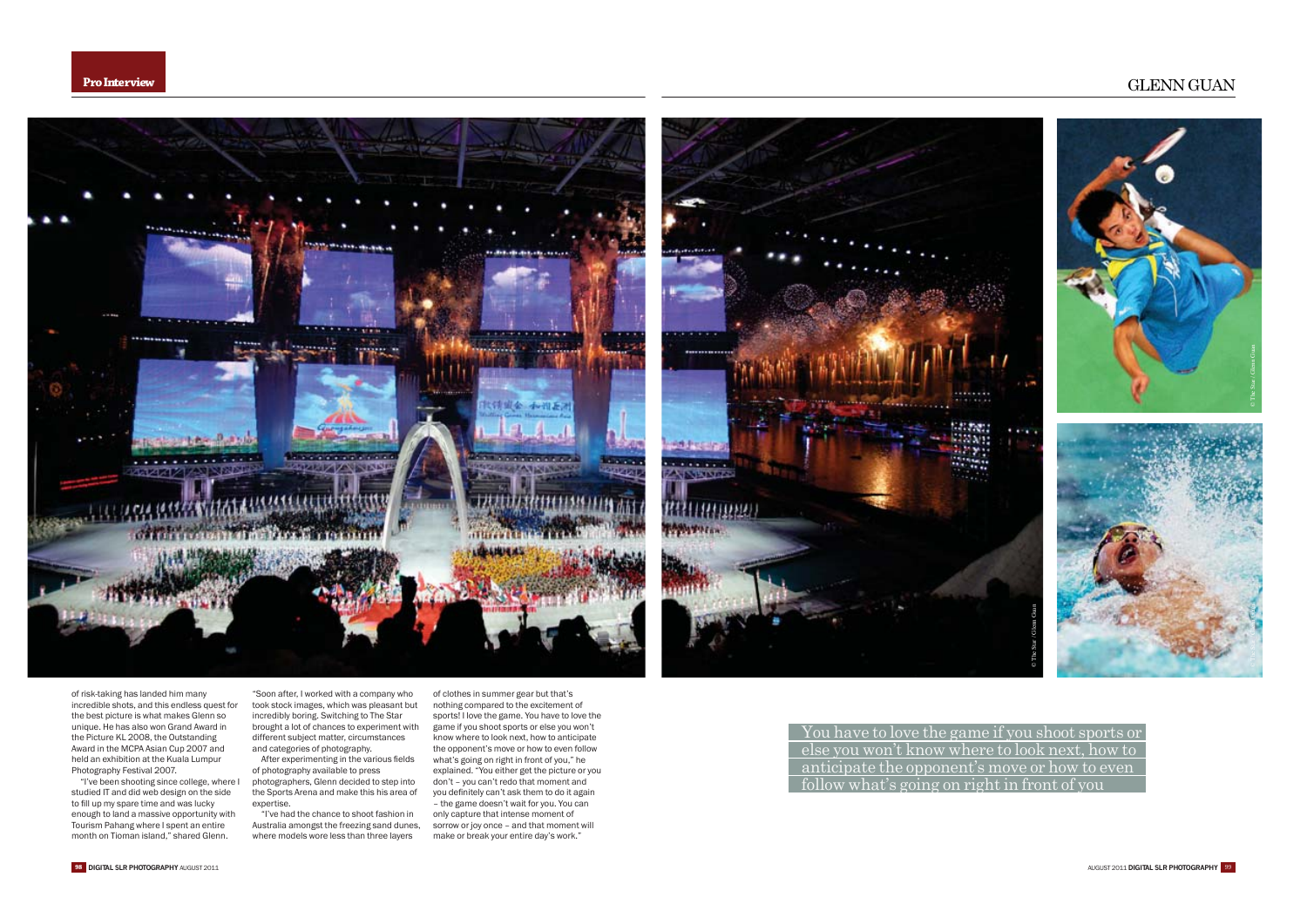**ProInterview**

GLENN GUAN



Switching to The Star brought a lot of chances to experiment with different subject matter, circumstances and categories of photography.





It's been four vears since Glenn made his choice to focus on sports, and he's never looked back since. His busy schedule in the news industry makes personal projects difficult to execute, leaving him with little time for himself. Being on standby almost every day makes it nearly impossible to plan, as when natural disasters strike, his team will most likely be the first to be called to duty due to their expertise and skill. "It's definitely not easy to work with the news' stress levels are high, you're expected to capture tonnes of

information in one shot and when you're needed, you're excepted to drop everything and come in. But it's worth it," shared Glenn. His typical busy day can start from the wee hours of the morning with three to four assignments due that day. He normally rushes from location to location, travelling back and forth depending on the nature and urgency of the day's work. He quips, "When I was in Guangzhou catching the Asian Games, travelling from venue to venue took us hours. The furthest I can remember was a 3-hour one way journey to

the equestrian centre to cover the Malaysian team who won a gold medal. Due to the long distance, I had to edit all  $m$ v pictures in the bus so that I can transmit them back to my office once I was back to the press centre, then rushed off to Francher Avent

As a sports photojournalists, Glenn is always seen lugging around almost his body weight in equipment, rushing to make it in time for the next big event! Glenn himself usually brings the Canon FOS 1D Mark IV, 5D Mark II, 7D, Canon EF 300mm

f2 8L IS FF 70-200mm f2 8L IS IL EF16-35mm F2.8L II and a handful more. He clearly favours Canon, which still seems to be dominating the market when it comes to sports photography. It may seem like a lot of equipment but consider attending a major sporting event. All around the edges of the court, field, pool etc you'll find photographers with massive lenses on the side-lines, 300mm or longer. To save themselves from sore shoulders. monopods are a must-have as well. Altogether this can weigh over 18kg for a

single event.

"Equipment is definitely one of the most important things you need when shooting, but everyone has the same equipment, how are you going to make your images look different?", he shared further, "Look for areas no one else will imagine shooting from. I once climbed upon the roof during an on-going game and sat upon the scaffolding to take pictures - it wasn't official access but I found a way to make it work. And it definitely was worth it! Sometimes you can leave your equipment

in hard to reach areas and operate by remote - but the key is to find angles no one else will have. It's not about taking static images or freezing the moments, you need to convey the emotions felt during the game, the electricity of the crowd. My own style showcases clean backgrounds. expressive gestures and dynamic movement. But for those looking to get into this category, you must practise with small  $\frac{1}{2}$  events and work your way up to the bigger ones because you'll need accreditation anyway."